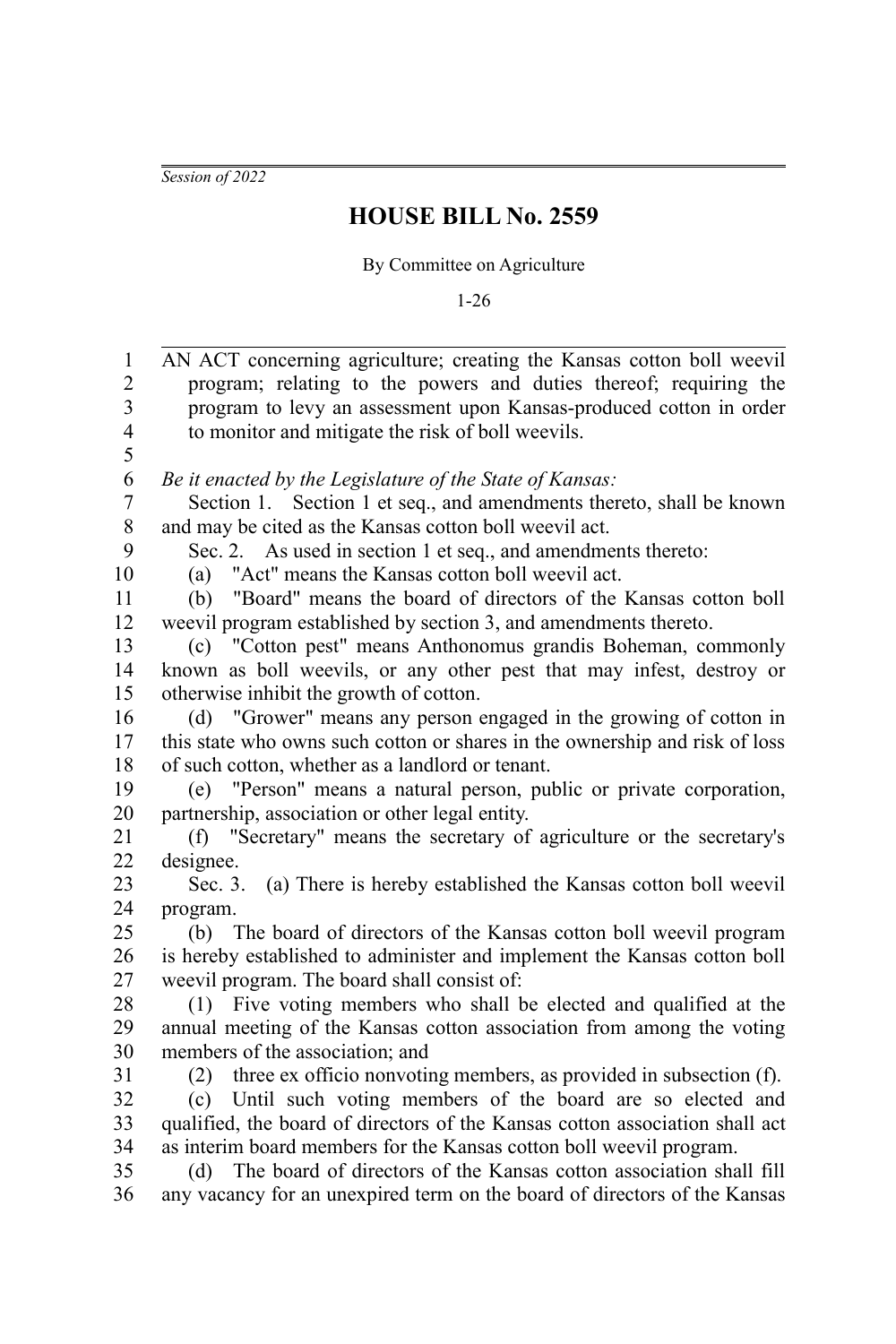cotton boll weevil program by appointment prior to the expiration of such term from among the growers of the state. 1 2

(e) (1) Except as provided in paragraph (2), each elected board member shall serve a term of four years. Board members appointed to fill a vacancy for an unexpired term shall serve for the remainder of such unexpired term. 3 4 5 6

(2) Two of the board members first elected on and after the effective date of this act shall be elected for a term of two years. 7 8

(f) The dean of the college of agriculture of Kansas state university or the dean's designee, the secretary or the secretary's designee and the Kansas cotton association chairman or the chairman's designee shall serve as ex officio, nonvoting members of the board. 9 10 11 12

(g) The board shall annually elect a chairperson from the voting members of the board. 13 14

(h) The board shall meet at least once every calendar year in conjunction with the Kansas cotton association's annual meeting. 15 16

Sec. 4. (a) In order to administer and implement the Kansas cotton boll weevil program, the board shall have the authority to: 17 18

(1) Establish and implement a cotton pest monitoring plan that shall include the following: 19 20

21  $22$ 

29 30 (A) The development and distribution of educational materials; and

(B) authority for the board's designee to enter private property to:

(i) Subject to the notice requirements of subsection (b), perform inspections of any cotton field upon such private property for the purpose of determining whether an infestation of cotton exists or whether cotton pests are present on the property; and 23 24 25 26

(ii) subject to the notice requirements of subsection (b), set traps and monitor such traps; 27 28

(2) accept grants and donations;

(3) sue and be sued;

(4) appoint and compensate an administrator who is knowledgeable about the cotton industry and establish an office for such administrator at any place in the state selected by the board. With the approval of the board, the administrator may appoint other personnel as needed; and 31 32 33 34

(5) enter into such contracts as may be necessary or advisable for the purposes of this act, including, but not limited to, collection of the assessment, or coordination with any local, state or national organization or agency, whether private or created by state or federal law, engaged in work or activities similar to the work and activities of the board. 35 36 37 38 39

(b) Any individual conducting an inspection or setting or monitoring traps pursuant to a cotton pest monitoring plan shall, before or immediately upon entering any premises: 40 41 42

(1) Attempt to notify, if practicable, the owner, operator or lessee of 43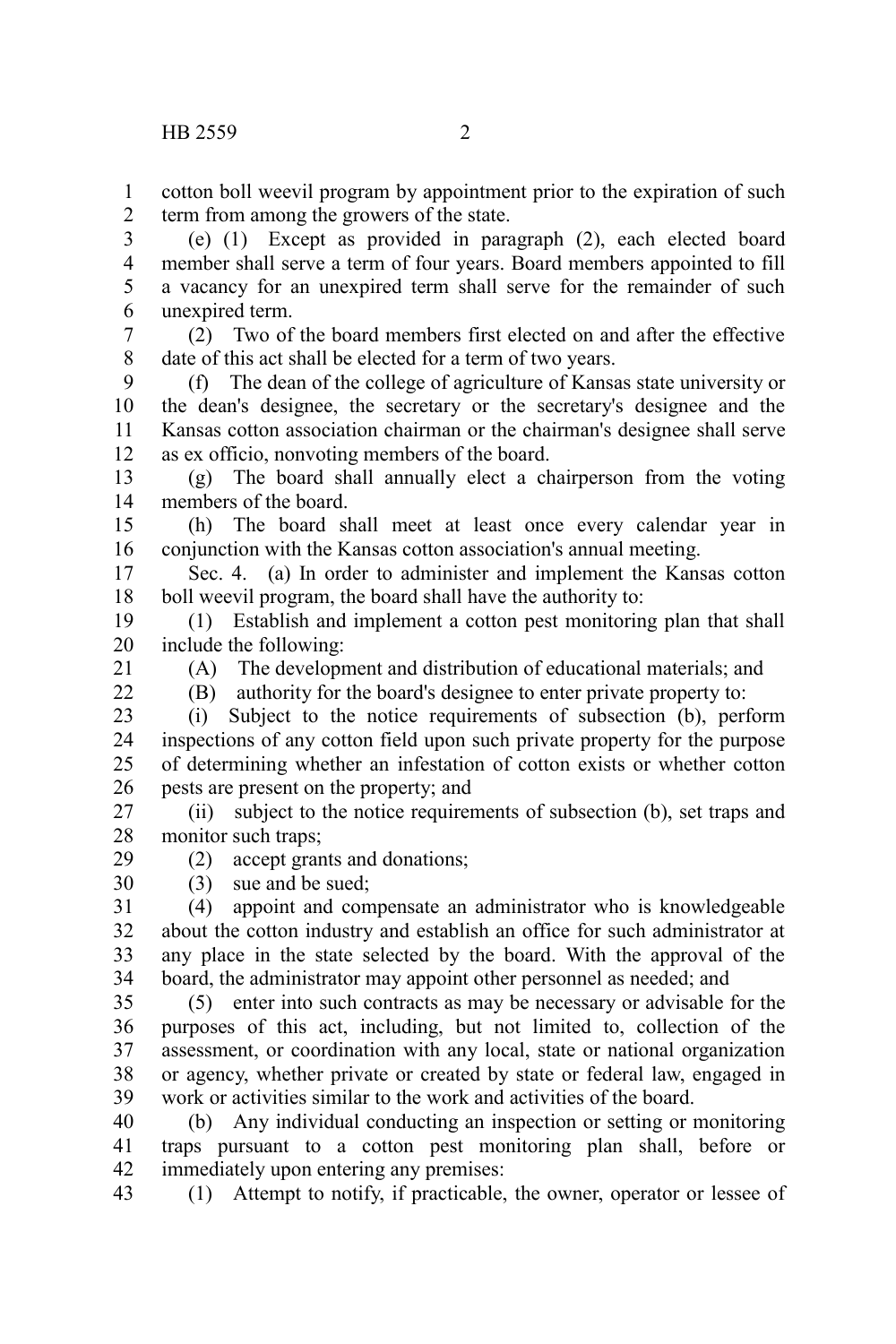the premises of the purpose for such entry; and 1

(2) allow any such present and notified owner, operator or lessee of the premises, or any representative thereof, to accompany the individual conducting the inspection or setting or monitoring traps. 2 3 4

Sec. 5. If the presence of boll weevils or any other cotton pest is discovered within the state, the board may authorize the development of an eradication plan and implement such plan in coordination with the secretary pursuant to the plant pest and agriculture commodity certification act, K.S.A. 2-2112 et seq., and amendments thereto. 5 6 7 8 9

Sec. 6. (a) There is hereby levied an assessment set by the board not to exceed \$2 per cotton bale. The assessment shall be reviewed, set and communicated annually to growers. 10 11 12

(b) The assessment imposed shall be levied on a grower at the time of deposit at the cotton gin and shall be collected and remitted to the board as follows: 13 14 15

(1) If an in-state cotton gin serves as the selling agent for the cotton products, such cotton gin shall: 16 17

(A) Collect the assessment on behalf of the grower at the time of deposit at the gin by deducting the assessment from the ginning price of the cotton as a ginning cost or from any funds advanced for ginning costs; 18 19 20

(B) provide monthly reports to the board on or before the  $15<sup>th</sup>$  day of each month regarding the assessments collected; 21  $22$ 

23

(C) remit all of the assessments collected each month to the board;

(D) provide the board with any other information reasonably requested by the board to ensure the collection of the assessments for each grower; and 24 25 26

(E) provide a copy of the sales invoice or other document evidencing the transaction to the grower that shows the amount of the assessment collected. 27 28 29

(2) If an out-of-state cotton gin is serving as the selling agent for the cotton produced, such gin may, subject to any contract with the board: 30 31

(A) Collect the assessment on behalf of the grower at the time of deposit at the gin; and 32 33

34

(B) remit all of the assessments collected each month to the board.

(c) Each cotton gin that is required to collect an assessment pursuant to this section shall forward to the board by June 1 of each year: 35 36

37 38 (1) An accounting of all assessments collected and paid; and

(2) payment for all assessments previously collected but not paid.

(d) All funds expended by the board in the administration of this act and for the payment of all claims arising out of the performance or neglect of any duties or activities pursuant to this act shall be paid from the proceeds derived from the assessment levied pursuant to this section. 39 40 41 42

(e) Each bank account used for operating and conducting the boll 43